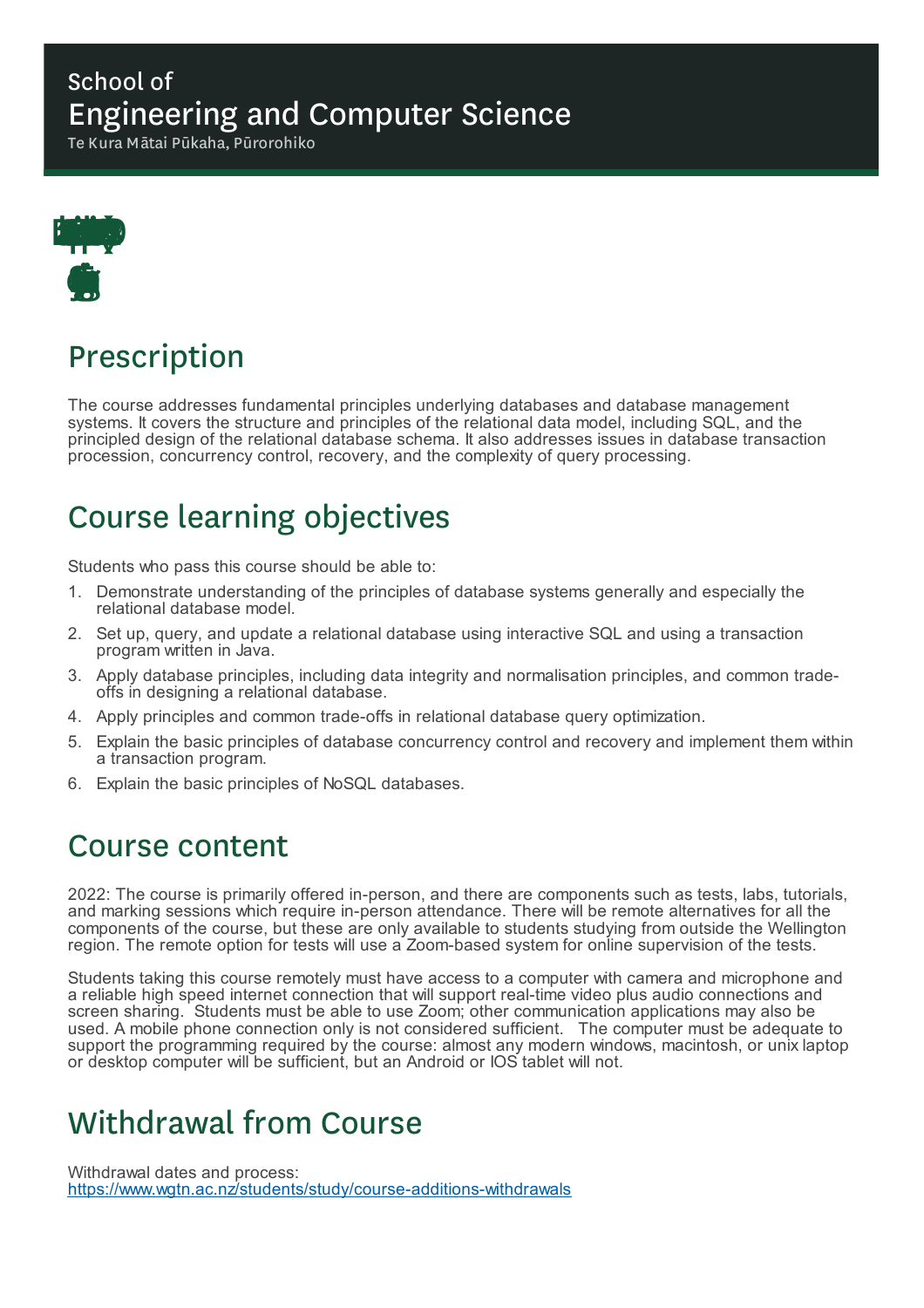#### Lecturers



hui.ma@vuw.ac.nz 04 463 5657

CO 259 Cotton Building (All Blocks), Gate 7, Kelburn Parade, Kelburn

## Teaching Format

This course will be offered in-person and online. For students in Wellington, there will be a combination of in-person components and web/internet based resources. It will also be possible to take the course entirely online for those who cannot attend on campus, with all the components provided in-person also made available online.

During the trimester there will be three lectures per week. Some lecture times will be used for tutorials.

# Student feedback

Student feedback on University courses may be found at: www.cad.vuw.ac.nz/feedback/feedback\_display.php

# Dates (trimester, teaching & break dates)

- Teaching: 28 February 2022 03 June 2022
- Break: 11 April 2022 24 April 2022  $\blacksquare$
- Study period: 06 June 2022 09 June 2022
- Exam period: 10 June 2022 25 June 2022

#### Class Times and Room Numbers

#### **28 February 2022 - 10 April 2022**

- **Monday** 15:10 16:00 LT122, Cotton, Kelburn  $\blacksquare$
- **Wednesday** 14:10 15:00 LT002, Hugh Mackenzie, Kelburn
- **Friday** 14:10 15:00 LT002, Hugh Mackenzie, Kelburn

#### **25 April 2022 - 05 June 2022**

- **Monday** 15:10 16:00 LT122, Cotton, Kelburn  $\mathbf{m}$
- **Wednesday** 14:10 15:00 LT002, Hugh Mackenzie, Kelburn
- **Friday** 14:10 15:00 LT002, Hugh Mackenzie, Kelburn

## Other Classes

There will be helpdesk sessions starting in week 2 in one of the school labs - details to be announced.

# Set Texts and Recommended Readings

#### Required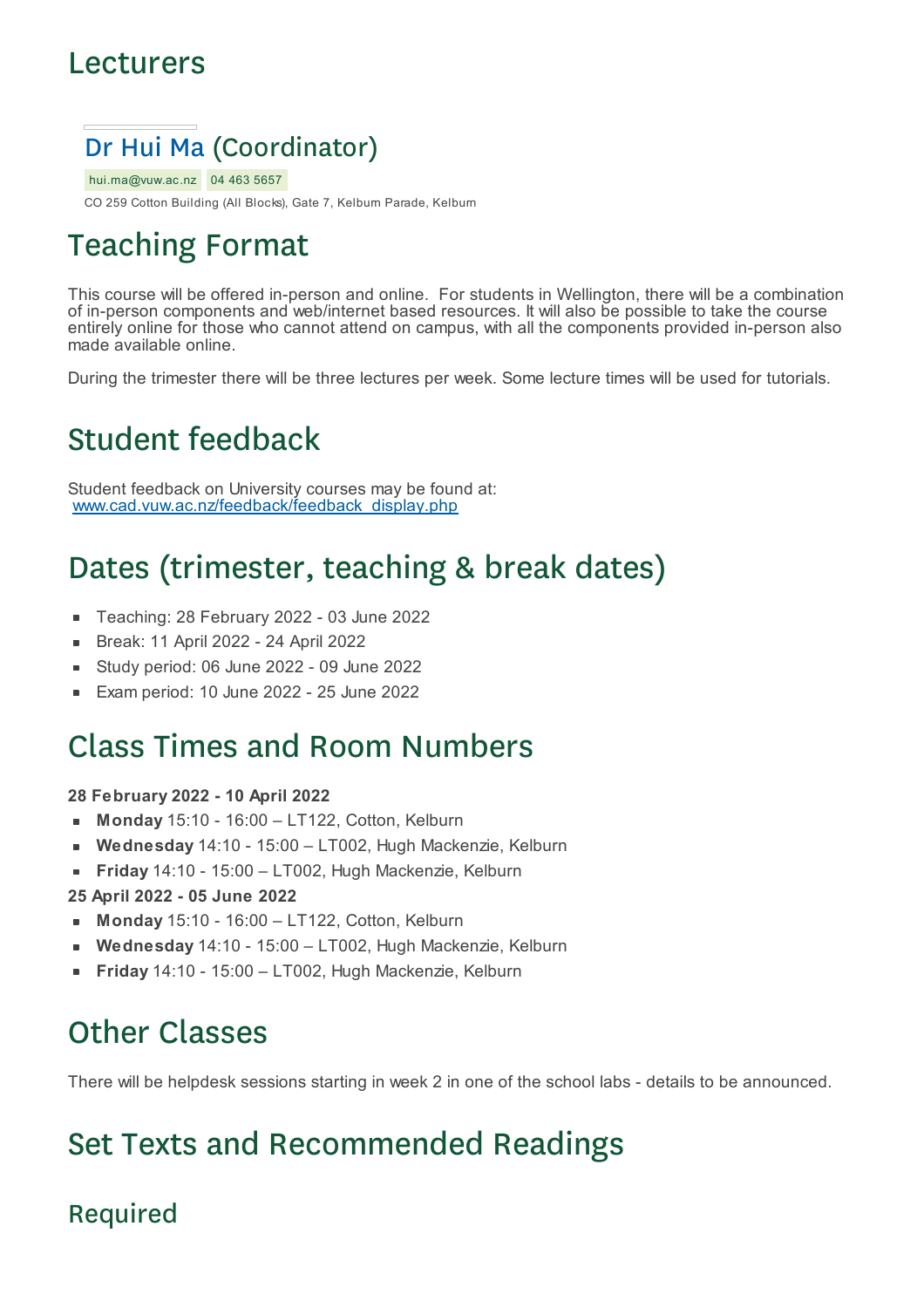The textbook for SWEN 439 (available from Vic Books, or you can seek out alternate options or e-books from any publisher or supplier available to you) is:

R. Elmasri and S. Navathe, *Fundamentals of Database Systems; 6th/7th edition*, Pearson/Addison Wesley, 2014/2015.

#### Mandatory Course Requirements

In addition to achieving an overall pass mark of at least 50%, students must:

- achieve at least 40% of the overall marks for projects and assignments (i.e. 40%\*70 marks), to demonstrate achievement of all the CLOs of the course.
- achieve at least a **D** grade for the exam.

*If you believe that exceptional circumstances may prevent you from meeting the mandatory course requirements, contact the Course Coordinator for advice as soon as possible.*

#### Assessment

This course will be assessed through assignments, projects and a exam. The exam will be held in the assessment period of the trimester.

The assessment weights shown below are based on the assumption that we can do the exam in-person. If there is a lockdown during the exam the weight of the exam will be reduced from 30% to 20%, and the deducted 10% will be added to the weights of Assignment1-3, and Project 1-2.

| <b>Assessment Item</b> | <b>Due Date or Test Date</b> | CLO(s)           | <b>Percentage</b> |
|------------------------|------------------------------|------------------|-------------------|
| Assignment 1           | Week 5                       | CLO: 1           | 15%               |
| Assignment 2           | Week 8                       | CLO: 5           | 5%                |
| Assignment 3           | Week 11                      | CLO: 4           | 5%                |
| Project 1              | Week 7                       | CLO: 2           | 20%               |
| Project 2              | Week 12                      | CLO: 3,6         | 10%               |
| Essay                  |                              | CLO:             | 15%               |
| Exam                   |                              | CLO: 1,2,3,4,5,6 | 30%               |

#### Extensions

Approval to submit assignments and projects late without penalty will only be granted in exceptional circumstances whenever possible arranged prior to the due date. Medical and other excuses may be accompanied by a doctor's certificate.

#### Submission & Return

Unless otherwise instructed, assignments may be submitted via the School's electronic submission system or SWEN 439 assignment box on level 2 of the Cotton Building, and projects should be submitted via the electronic submission system. Marks and comments will be returned through the ECS marking system or via the course web pages.

## **Workload**